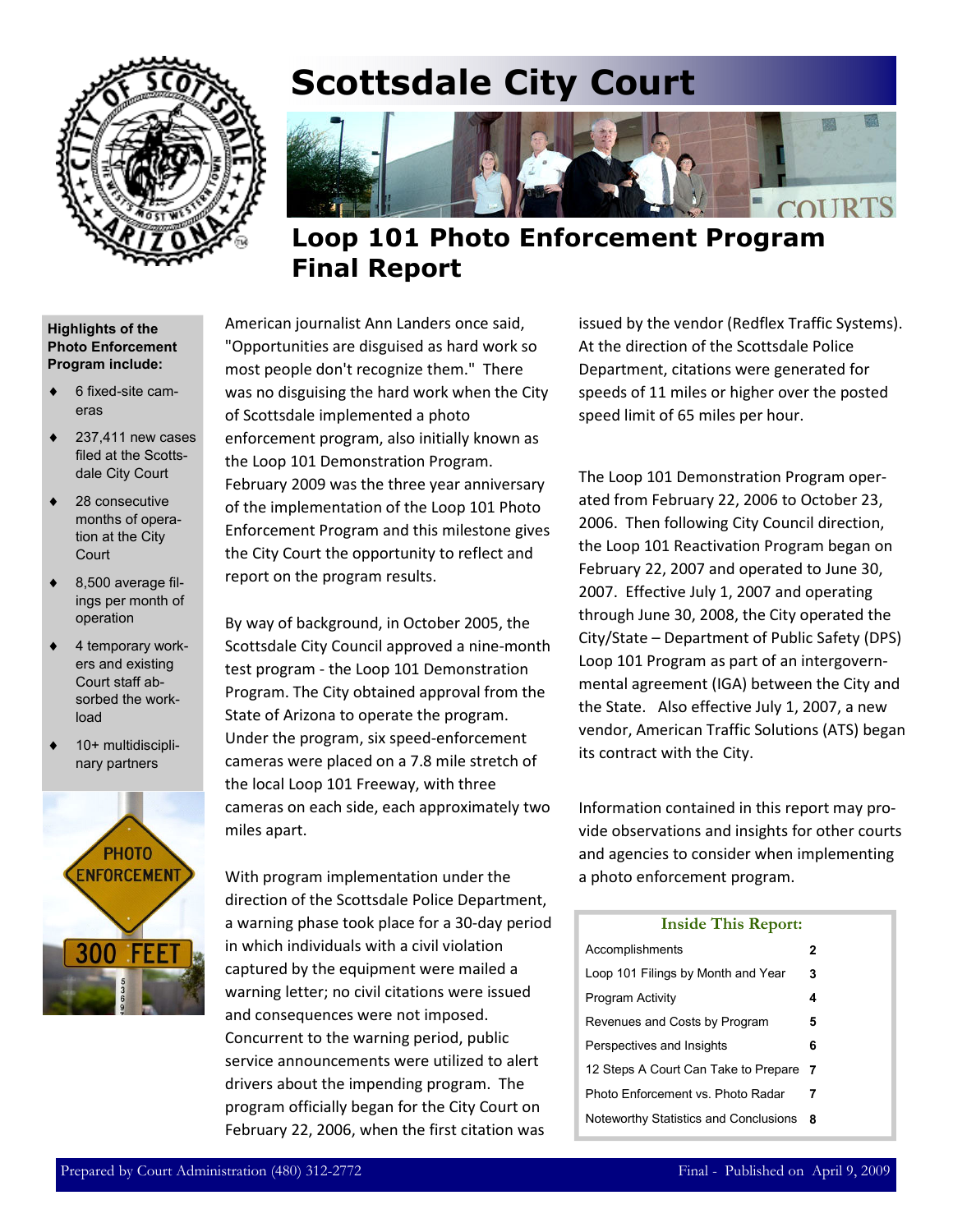## **Accomplishments**

### **Technology Based Operation**

Since all photo citations are transmitted electronically to the court, there are no hard copy files. Court processes are all automated (calendaring, defaulting, reporting and dismissals). The automation processes previously established in the court allowed the court to process over a quarter of a million citations with only 4 additional temporary staff.

#### **Standardized Citation Content**

The Court created a uniform photo enforcement citation with standard content and format developed in collaboration with the Loop 101 Program partners (law enforcement, prosecution, photo enforcement vendor) as required by the Arizona Rules of Procedure in Civil Traffic cases.

### ♦ **Collaboration: Court and Its Partners**

The project provided a case study of partnership and collaboration with other agencies. The graphic below is a visual display of the partners involved in this endeavor.

### ♦ **Assistance from the State Administrative Office of the Court (AOC)**

As the photo enforcement project was in the planning stages, the Court worked with the Arizona Supreme Court, Administrative Office of the Courts (AOC) staff to obtain answers to a variety of legal and operational questions surrounding photo enforcement.

### ♦ **Development and Use of Frequently Asked Questions (FAQs) for the Public**

The Loop 101 Program partners developed a series of Frequently Asked Questions (FAQs) that were used as an informational tool to assist the public with common questions. The FAQs were published on the Scottsdale City Police Department website.

#### ♦ **Creation of Specialized Calendar**

Because photo enforcement has both aspects of a "specialized court" (targeting a specific case type) and a "treatment court" (targeting a behavior change), the Court reconfigured its court calendars and dockets to create calendars for contested photo enforcement hearings. The City Court Civil Traffic Hearing Officers played a significant role in this specialized calendar creation.

#### ♦ **Sharing Experiences and Contributing Knowledge**

The Court has become a contact point and source of information for other courts around the State that are interested in seeking information about photo enforcement and project implementation. The Court estimates it has been contacted by over half the courts in the state of Arizona. Additionally, the City Court contributed knowledge and data for the development of the statewide DPS program.



Process Service Vendor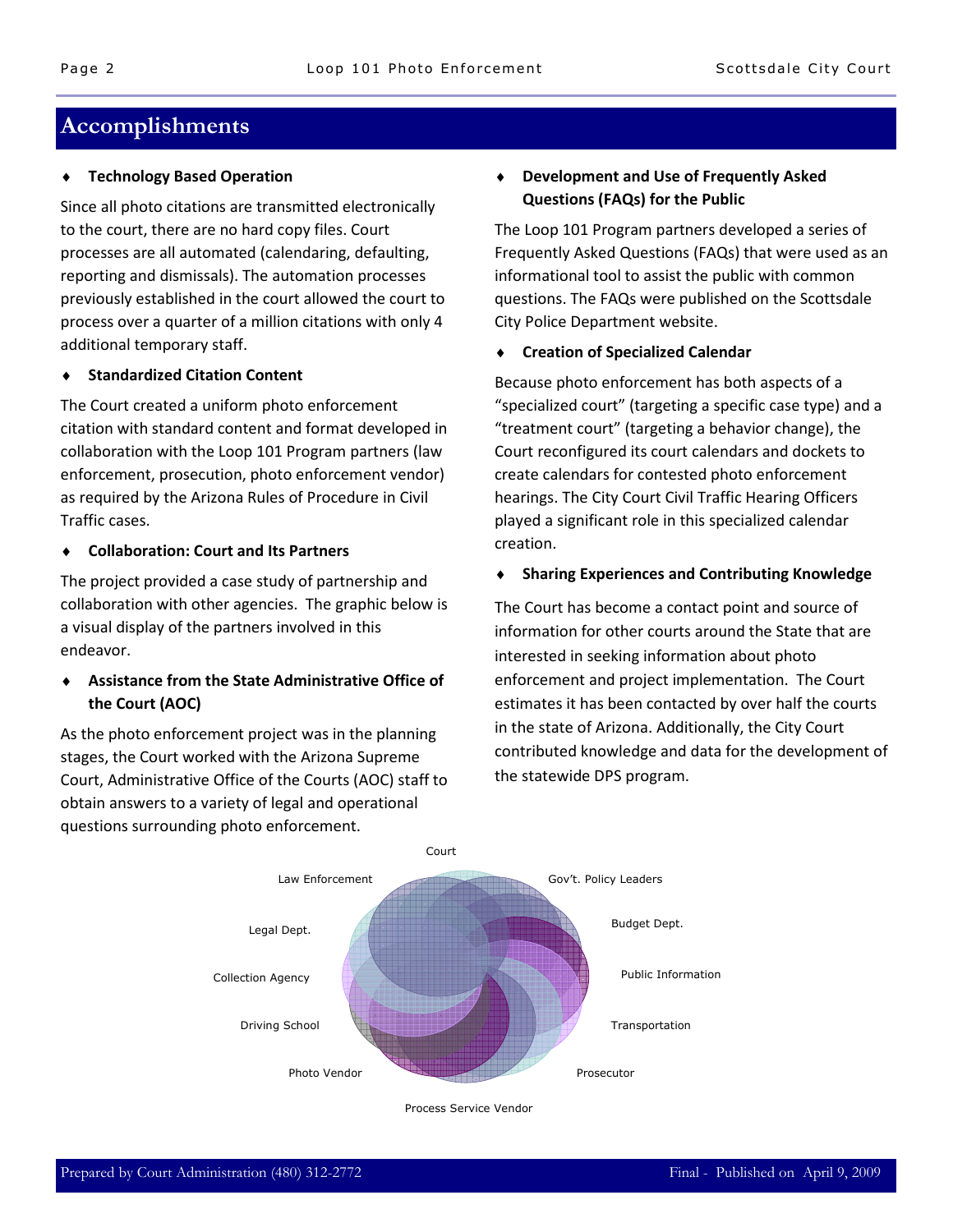## **Loop 101 Filings by Month and Year**



| Yearl | Janl   | Feb <sup>1</sup> | Mar   | Aprl   | Mayl   | Junl   | Jul    | Aug    | <b>Sepi</b> | Octl  | <b>Nov</b> | <b>Decl</b> |
|-------|--------|------------------|-------|--------|--------|--------|--------|--------|-------------|-------|------------|-------------|
| 2006  |        |                  | 6.875 | 9.781  | 16,651 | 14,081 | 11.195 | 10.412 | 10.842      | 8.340 | 2.161      | 176         |
| 2007  |        | 567              | 9.080 | 12,029 | 12,126 | 10,466 | 5,455  | 763,   | 6.991       | 8.882 | 10,426     | 9,007       |
| 2008  | 11,898 | 8,015            | 8,496 | 9,136  | 8.164  | 8,390  |        |        |             |       |            |             |

Source (Graph and Table): Photo Enforcement Summary Report Statistics from Scottsdale City Court, prepared 02/20/2009

The Loop 101 Demonstration Program transitioned from a 30-day warning period to citation issuance on February 22, 2006 for an eight month period of time culminating on October 23, 2006. Initial estimates during the warning period appeared to indicate that an overwhelming number of filings could be expected; some 39,000 to 51,000 per month! However, once the program went live, compliance with posted speed limits increased dramatically; filings peaked at 16,600 in May 2006 and then subsided in July through August 2006 to what was perceived as more normal activity of 10,500 to 11,000 filings per month.

The return of the program in February 2007 once again saw peak activity for the first three months with a decease to more normal rates by June 2007. The time between programs (October 23, 2006 to February 22, 2007) was used for analysis, review, reports and recommendations for program reactivation. A change of vendors in July 2007 accounted for the drop-off in filings in July/August 2007 as the company's activity diminished and the new vendor was installing their equipment. The program was terminated in June 2008 due to contractual terms and carpool lane construction within the 7.8 miles.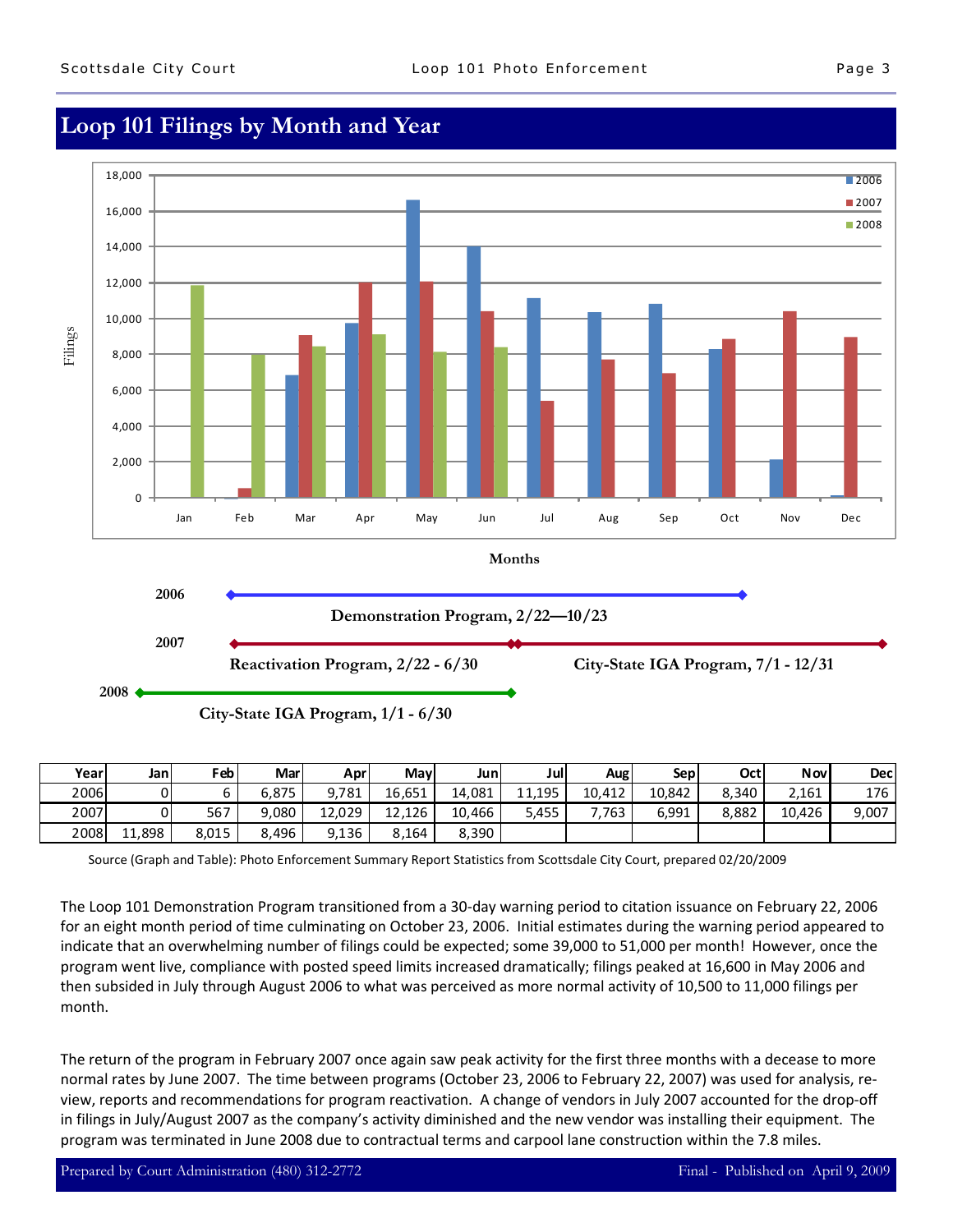## **Program Activity**

### **Citation Activity 2/22/06 through 6/30/08 1,2**

|                                                                |         | % of Total Filings |
|----------------------------------------------------------------|---------|--------------------|
| <b>Total Filings</b>                                           | 237,411 | 100%               |
| Successful Dispositions <sup>3</sup>                           | 129,434 | 54.5%              |
| - Driving school completed                                     | 44,002  |                    |
| - Defendant plead responsible and fine fully or partially paid | 83,869  |                    |
| - Found responsible at hearing                                 | 1,563   |                    |
| <b>Filings Dismissed</b>                                       | 105,335 | 44.4%              |
| - On Judge's Motion                                            | 2,168   |                    |
| - On State's Motion - Result of Driver ID                      | 27,732  |                    |
| - On Officer or Vendor Motion                                  |         | 251                |
| - Rule 4 Dismissal <sup>4</sup>                                | 75,184  |                    |
| Defendant's Found Not Responsible at Hearing                   | 151     | 0.1%               |
| Total Closed <sup>5</sup>                                      | 234,920 |                    |
| As of January 19, 2009                                         |         |                    |
| <b>Total Cases Filed</b>                                       | 237,411 |                    |
| <b>Total Cases Closed</b>                                      | 234,920 |                    |
| % of Cases Closed                                              | 98.95%  |                    |
| Cases Pending <sup>6</sup>                                     | 2,491   | 1.0%               |
| Cases with Notice of Appeal Filed                              | 152     |                    |
| Cases Remaining on Appeal                                      | 45      |                    |
| Photo Enforcement Correspondence Received                      | 19,140  |                    |
| Photo Enforcement Phone Calls Received <sup>7</sup>            | 25,993  |                    |

#### **Notes**

**1** - This data was pulled on 1/19/09 and published on 2/20/09. Percentages don't add up to 100% due to rounding.

**2** - Loop 101 Demonstration Program was 2/22/06 to 10/23/06; Reactivation Program was

2/22/07 to 6/30/07; City-State IGA Program was 7/1/07 to 6/30/08.

**3** - Cases have successful disposition status if: defendant pled and paid, was found responsible or completed driving school.

**4** - Rule 4 Dismissal refers to cases with no State action taken nor jurisdiction obtained,

so case is dismissed within 120 days of filing.

**5** - Cases have closed status if: fine partially, fully or indicated intent to pay; attended driving school,

hearing held with final adjudication; or case dismissed.

**6** - Cases have pending status if: awaiting court date, driving school completion or process service.

**7** - Partial data due to limited collection early in the program.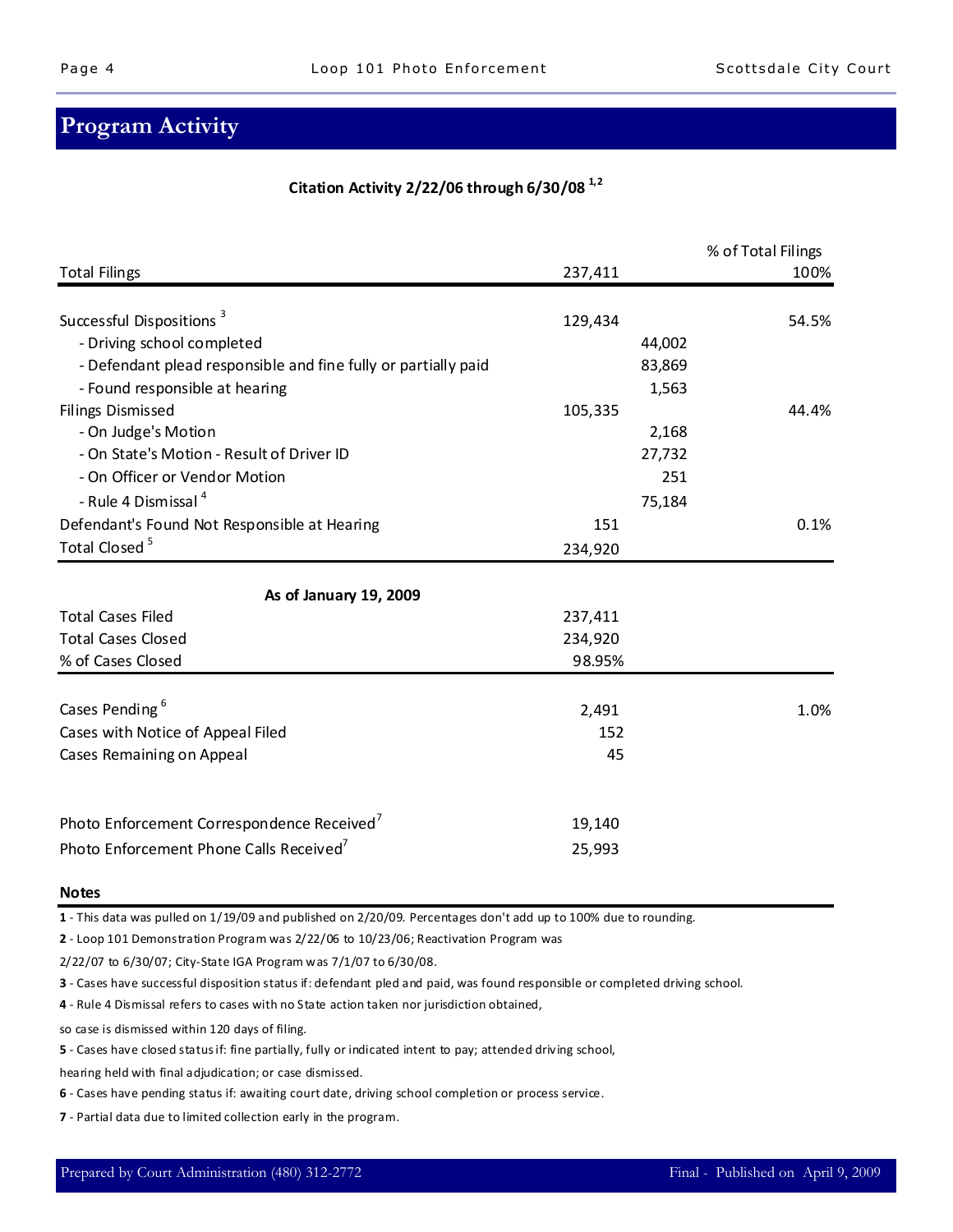## **Revenues and Costs by Program**

|                                          | Demonstration                        |                             | City-State IGA     |  |
|------------------------------------------|--------------------------------------|-----------------------------|--------------------|--|
|                                          | Program                              | <b>Reactivation Program</b> | Program            |  |
|                                          | Citations Issued<br>Citations Issued |                             | Citations Issued   |  |
|                                          | $2/22/06 - 10/23/06$                 | $2/22/07 - 6/30/07$         | $7/1/07 - 6/30/08$ |  |
| <b>Typical Citation Cost</b>             | 157.00                               | 162.00                      | 165.00             |  |
| <b>Citations Filed</b>                   | 90,520                               | 44,269                      | 102,622            |  |
| <b>Total City Revenue</b>                | 4,049,503                            | 1,482,554<br>S              | 4,860,631          |  |
| <b>Direct Program Expense</b>            | 2,552,466                            | 1,142,526                   | 3,503,244          |  |
| <b>Excess Revenue after Direct Costs</b> | \$<br>1,497,037                      | 156,731<br>\$               | 765,928            |  |
| Surcharges Transmitted to State          | 2,504,002<br>\$                      | 1,042,416                   | 3,139,858          |  |

#### **Notes:**

• Source of Demonstration Program data is City Court data published 1/25/08.

- Source of Reactivation Program data is City Court data published 1/28/08.
- Source of City-State IGA Program data is City Court data published 3/4/09.
- Table does not include "trailing" case activities case activity that is ongoing between the programs segments noted.
- Indirect program costs, such as costs for staff and resources that were not allocated or billed to Loop 101 Program are not included in any program expense calculation.
- The total citations filed at Scottsdale City Court for 28 months of operation were 237,411 (2/22/06 6/30/08).
- Photo Vendors Redflex Traffic Solutions (2/22/06 6/30/07) and American Traffic Solutions (ATS) (7/1/07 6/30/08).



### **Typical Speeding Fine of \$165 (in effect in 2007)**

| <b>Allocation of Typical Photo Enforcement Fine</b> |  |
|-----------------------------------------------------|--|
|-----------------------------------------------------|--|

| <b>Distribution</b>    | Percent | Dollars(\$)                    |  |  |
|------------------------|---------|--------------------------------|--|--|
| State's Portion        | 42.9%   | -Ś<br>70.76                    |  |  |
| County's Portion       | 6.1%    | 10.00                          |  |  |
| City's Portion         | 45.0%   | Ś.<br>74.24                    |  |  |
| Court Enhancement Fund | 6.0%    | $\zeta$<br>10.00               |  |  |
| Total                  |         | $\overline{100.0\%}$ \$ 165.00 |  |  |

Source: Scottsdale City Court Photo Enforcement Fine Pie Chart, dated 10/15/2007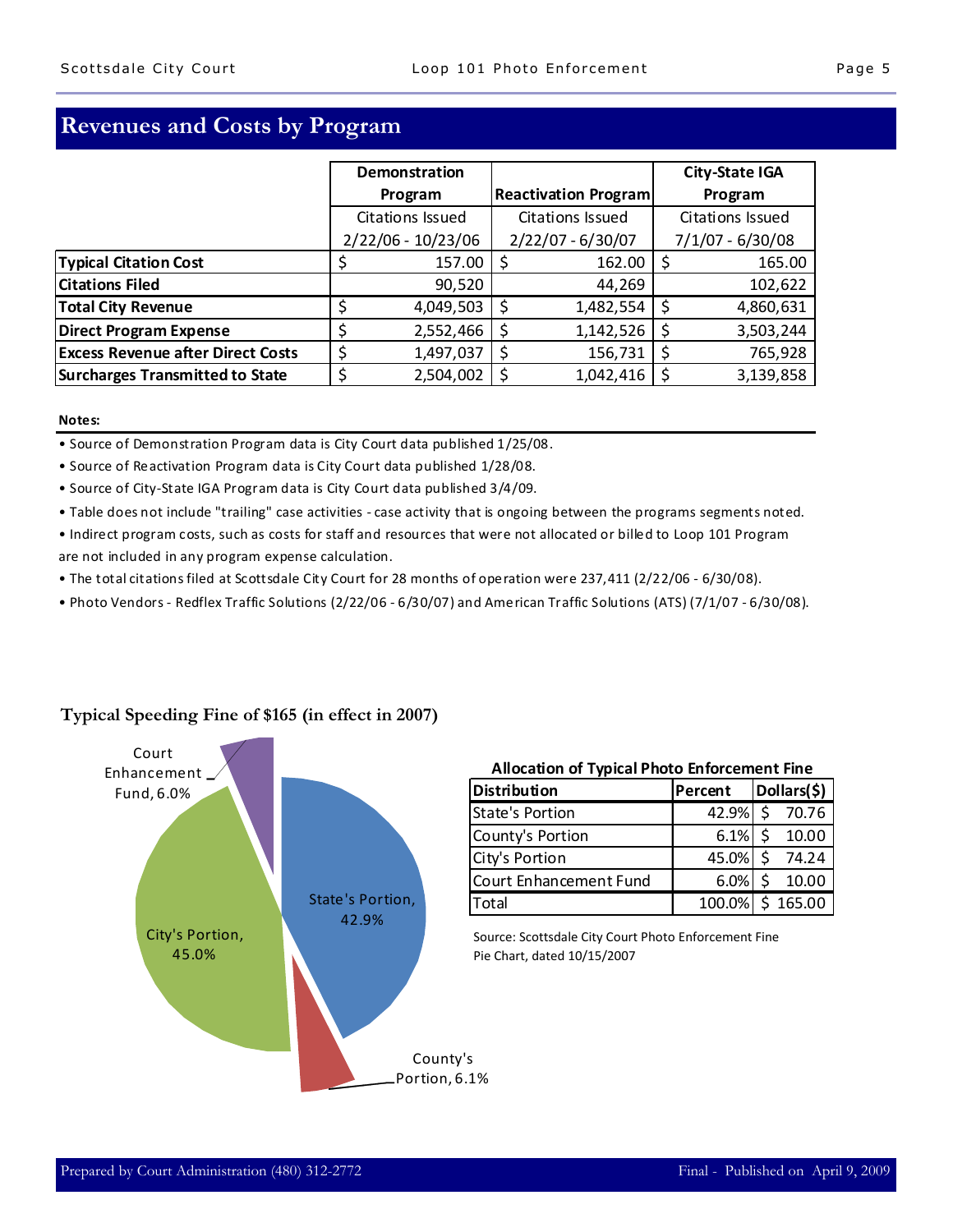## **Perspectives and Insights**

#### *Administrative*

- ♦ Photo enforcement programs may be viewed as revenue-generating operations; this may lead to public misperceptions of the court's role.
- ♦ On-going collaboration is essential among the multi-disciplinary partners such as law enforcement, vendors, transportation, public information/outreach, and the legal department.
- ♦ Case and citation volumes can create efficiencies and economies of scale.
- ♦ Photo enforcement programs are law enforcement based yet the court is an integral player.
- ♦ Adjudication and enforcement of photo enforcement citations occurs at the court with rules and processes that may be in conflict with citizen and public expectations.
- ♦ Vendor contracts (content and structure) dictate how processes, statistics, metrics and finances need to be tracked and reported.
- ♦ Requests for program statistics and measurements will be made by the media, public and private entities.
- ♦ A photo enforcement program is typically heavily driven by technology and data system interfaces.
- ♦ A court should establish a single spokesperson to represent the court on media inquiries.
- ♦ A court should anticipate political and community interest, eliciting both positive and negative feedback.

### *Operational*

- ♦ Sophisticated technology is required to capture, segregate, process and produce data that allows the court to manage work and provide information to program stakeholders.
- ♦ Technology reliance allows the court to handle large number of filings, yet problems can magnify quickly when data is inaccurate, requiring significant staff resources to correct misinformation (case status, litigant payments, motor vehicle department and driving school reporting).
- ♦ Early court involvement in program planning and implementation is essential for court preparation of statistics and measures (operational, financial, trend data).
- ♦ The court is the center of program operational data, while law enforcement is the program and contract overseer. The court needs to be positioned for program input without direct contractual oversight and responsibility.
- ♦ A photo enforcement program relies on rules and processes created for manual and less technologically driven program operations.
- ♦ Many elements of a photo enforcement program need monitoring and tracking data accuracy, compliance and financial reporting, adherence with mandatory timelines required by statutes and court rules.
- ♦ The creation of business rules occurs in the program planning phase. The court needs to ensure consistency and compatibility with court rules and original program goals as the program matures and new processes need to be documented.

### *Judicial*

- ♦ Judicial officers must be educated on caseflow management processes (e.g., how and when the court obtains jurisdiction and litigant requests).
- ♦ In jurisdictions requiring that photo citations are issued to the driver, driver identification and proof that the litigant receives notice are common issues.
- ♦ Roles of law enforcement, vendor representatives, and the process server are critical in disputed cases.
- ♦ Private companies that sell information about photo enforcement practices cause litigant confusion.

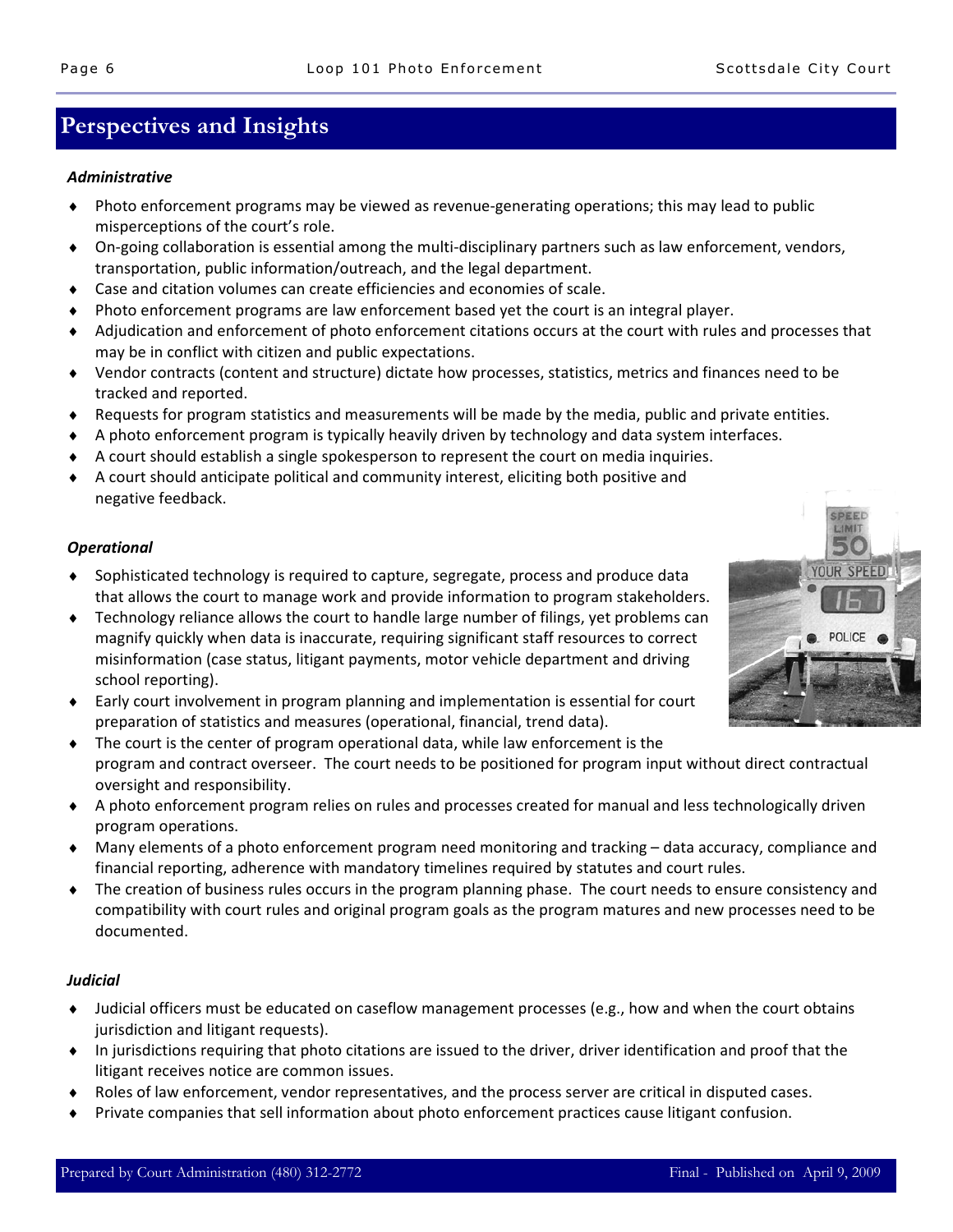## **12 Steps a Court Can Take to Prepare for Photo Enforcement**

- 1. Partner the presiding judge and court administrator on program philosophy.
- 2. Get the court involved in planning and preparation.
- 3. Run workload projections to evaluate staff workloads, where bottlenecks might occur and additional resources might be needed.
- 4. Establish performance standards and counting methods for workload and anticipate methods of reporting program operations.
- 5. Prepare cost analysis process and measures to evaluate program performance.
- 6. Know your technology processes (i.e., data exchanges and interfaces) that will be needed between the court, the police, the prosecutor and the vendor.
- 7. Review rules, statutes and legal requirements that would mandate how the program should operate.
- 8. Map out the process flow and timelines for photo enforcement case processing.
- 9. Take into account the level of interest of local leaders, the legislature, media/press, etc.
- 10. Create written procedures, business rules, and policies or procedures that define how the program is to be operated and managed.
- 11. Anticipate requests for information on program data and statistics so you can be ready to publish data (i.e., public records requests and miscellaneous business reports).
- 12. Establish a single point of contact for your court to speak about court aspects of the program.

### **Photo Enforcement vs. Photo Radar - What's the Difference?**

"Photo radar" is generally used to define a photo speed enforcement program. This is somewhat misleading as photo radar is but one of a number of speed enforcement devices that can be deployed.

A speed enforced fixed site is a speed detection system that uses two strips that have been installed in the pavement. When a vehicle drives over the strips, the vehicle's speed is calculated. If the vehicle is exceeding the threshold speed, multiple photographs of the vehicle's driver and license plate are taken. No radar is commonly used at these types of sites. The date, time, location and speed are recorded on the digital image. The Loop 101 Program used this type of photo enforcement equipment.

Mobile photo speed units utilize actual radar equipment attached to strategically parked/located vehicles. When a vehicle is exceeding the threshold limit set by the operator, a photo is taken of the vehicle and drivers. A second photograph is take as the vehicle passes the enforcement van to record the license plate of the vehicle.

A speed enforcement program can include one or both types of photo speed enforcement systems. Because both types of equipment are deployed and used in Scottsdale, the City refers to the combined program as a photo enforcement program rather than photo radar.